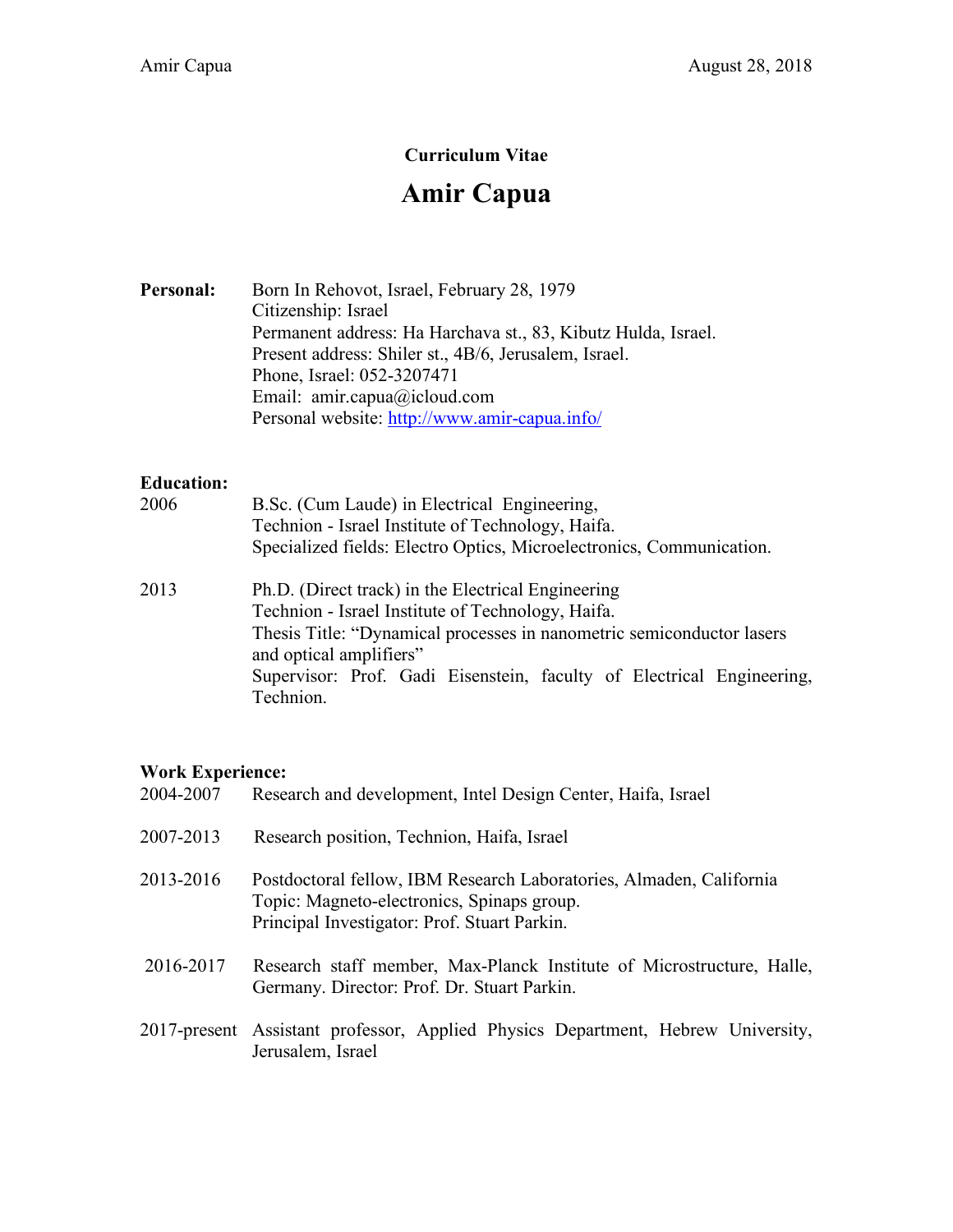#### **Army Service:**

1997-2001 Air Force Field Officer – Captain in reserve duty.

### **Computer Skills**:

Programming skills in Matlab. Programming in UNIX & TCL. Programming skills in Labview.

#### **Courses Tutoring:**

Introduction to VLSI , 2007, Faculty of Electrical Engineering, Technion.

## **Projects:**

1. Amir Capua, **"Phase lock loop synthesizer operating at 10 GHZ",** Supervised By Moshe Namer, Communication Lab, Faculty of Electrical Engineering, Technion, 2006.

#### **Honors:**

- 1. Best Poster Award in the NATO Advanced Study Institute on Nano Structured Materials for Advanced Technological Applications, 2008.
- 2. Awarded the Wolf prize, 2008/2009.
- 3. Awarded the Russell Berrie scholarship 2009.
- 4. Daniel fellowship 2009/2010.
- 5. Clore fellowship 2010.
- 6. Awarded the Russell Berrie scholarship 2010.
- 7. Fulbright post-doctoral fellowship 2012.
- 8. Feder Family Award 2013, 1'st prize.
- 9. Viterbi Fellowship 2013.
- 10. Brojde Fellowship 2018.

#### **Conference Contributions:**

1. The Conference on Lasers and Electro-Optics, ECOC 2007, **"Direct observation of the coherent spectral hole in the noise spectrum of a saturated InAs/InP**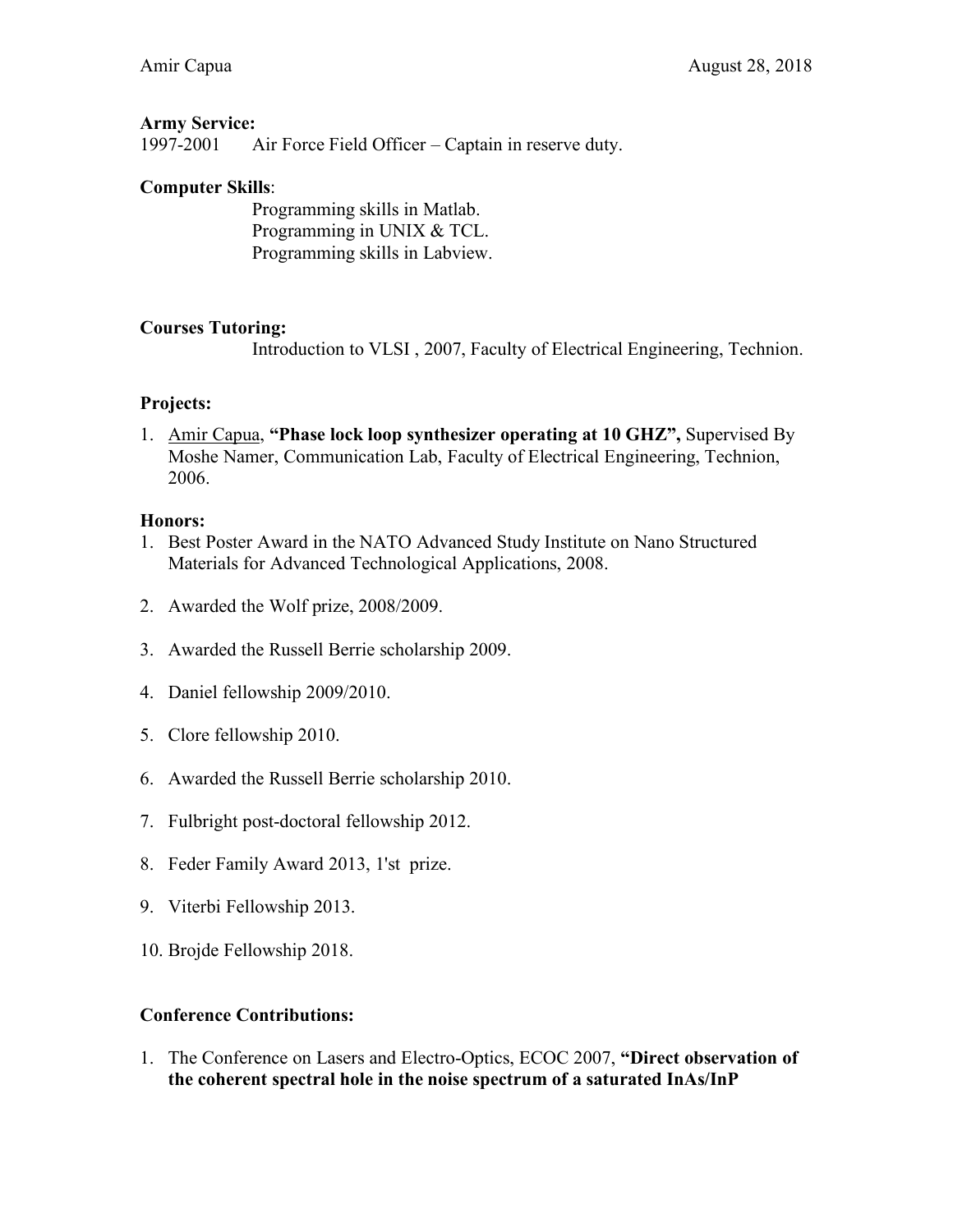### **quantum dash amplifier operating near 1550 nm".**

- 2. European Semiconductor Laser Workshop ESLW '07, **"Direct correlation between a highly damped modulation response and ultra low relative intensity noise in an InAs/GaAs quantum dot laser".**
- 3. NATO Advanced Study Institute Nano Structured Materials for Advanced Technological Applications, 2008, **"Multi Channel Signal Processing in Quantum-Dash Semiconductor Optical Amplifier",** Best Poster Award
- 4. International semiconductor laser conference, ISLC 2008, **"Cross talk free multi channel processing of 10 Gbit/s data via four wave mixing in a 1550 nm InAs/InP quantum dash amplifier".**
- 5. The Conference on Lasers and Electro-Optics, CLEO 2008, **"High Speed Cross Gain Modulation Using Quantum Dot Semiconductor Optical Amplifiers at 1.3 µm".**
- 6. International Nano-Optoelectronic Workshop, INOW 2009, **"Cross talk free multi channel processing of 10 Gbit/s data via four wave mixing in a 1550 nm InAs/InP quantum dash amplifier".**
- 7. The Conference on Lasers and Electro-Optics, CLEO 2010, **"Multi-wavelength femtosecond pump-probe characterization of 1550 nm InAs/InP quantum dash optical amplifiers".**
- 8. RBNI fall symposium 2010, **"Dynamical processes in nanometric semiconductor lasers and optical amplifiers".**
- 9. The Conference on Lasers and Electro-Optics, CLEO 2011,**"Multi Wavelength Characterization of Ultra Fast Carrier Dynamics in InAs/InP Quantum Dash Optical Amplifiers".**
- 10. 38th International Symposium on Compound Semiconductors, ISCS 2011. **"Direct observation of unique ultrafast broad band carrier dynamics in 1550 nm InAs/InP quantum dash optical amplifiers".**
- 11. European Conference on Optical Communication ECOC 2011, **"Two Photon Induced Lasing in 1550 nm Quantum Dash Optical Gain Media".**
- 12. European Semiconductor Laser Workshop, ESLW 2011**, "Sub 100 fs Dynamics in Quantum Dash Semiconductor Gain Media"**
- 13. RBNI fall symposium 2012, **"Multi-Wavelength Pump-Probe Measurment of Gain Dynamics in Optical Semiconductor Amplifiers Based on Quantum Dots".**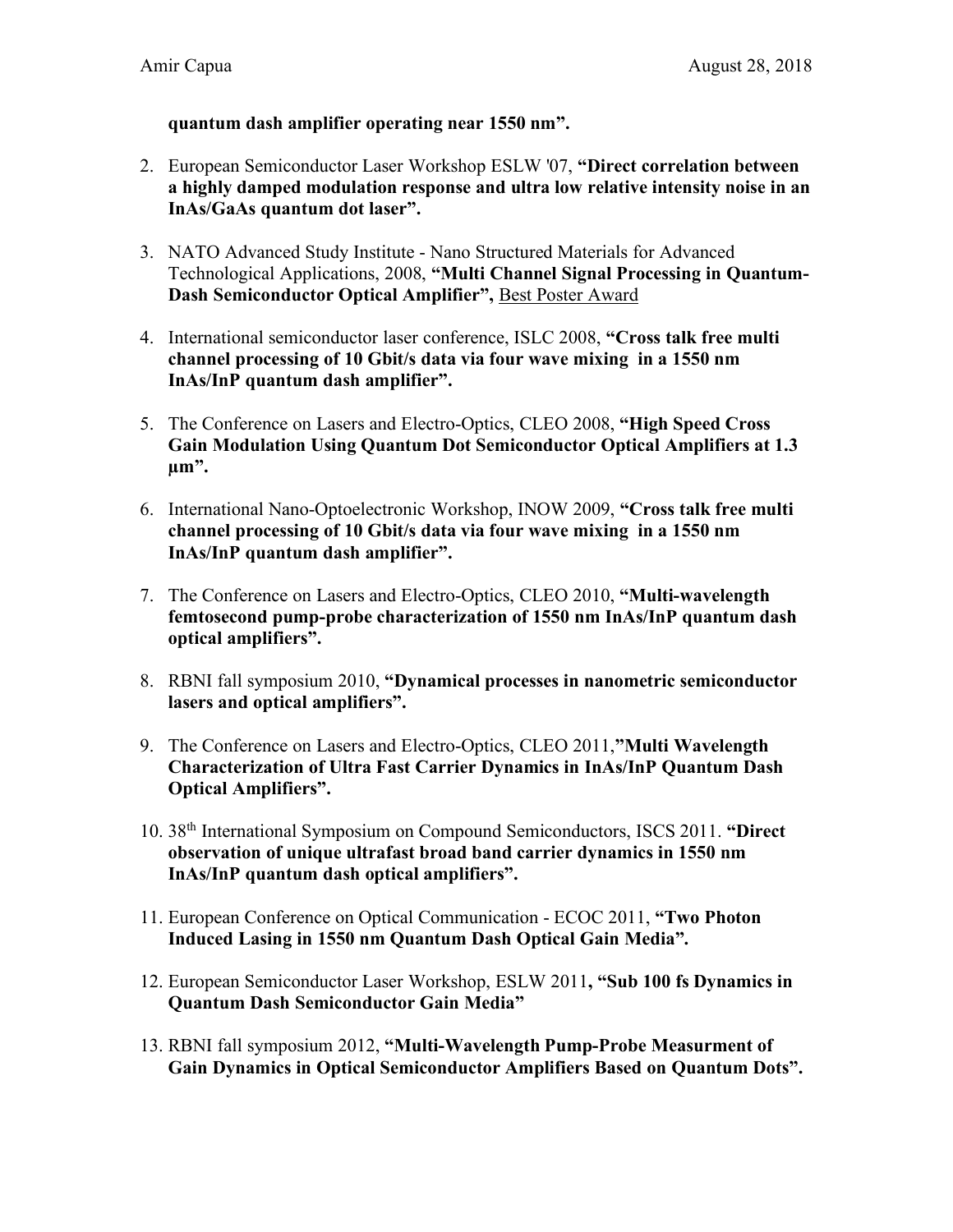- 14. 20'th International Symposium Nanostructures: Physics and Technology, 2012, **"Ultrafast dynamics in semiconductor nano-structure based optoelectronic devices"** -*Invited paper*
- 15. 24'th International Conference on Indium Phosphide and Related Materials, 2012, **"QD Devices Based on InAs Quantum Dashes" -** *Invited paper*
- 16. Nonlinear Dynamics in Semiconductor Lasers, NDSL 2012, **"Dynamical properties of nano structure semiconductor lasers and amplifiers" -** *Invited paper*
- 17. Nonlinear Dynamics in Semiconductor Lasers, NDSL 2012**, "FDTD model for a quantum-dot laser and amplifier under the Maxwell-Schrödinger framework"**
- 18. European Semiconductor laser workshop, ESLW 2012, **"Probing the Non-Linear Dynamics of InAs/InP Quantum Dot Laser with Ultra-Short Pulses"**
- 19. International semiconductor laser conference, ISLC 2012, **"Nonlinear transmission of ultra-short pulses in an oscillating InA/InP quantum dot laser"**
- 20. SPIE photonic west 2013, **"Ultra-fast phenomena in QD/QDash lasers" -** *Invited paper*
- 21. French Israeli symposium on nonlinear and quantum optics, FRISNO 12, 2013, **"Direct observation of the coherent light-matter interaction in roomtemperature semiconductors"**
- 22. French Israeli symposium on nonlinear and quantum optics, FRISNO 12, 2013, **"Non-Linear propagation of ultra-short pulses in an InAs/InP quantum dot laser"**
- 23. DPG Spring Meeting of the Condensed Matter Section 2013, **"Coherent phenomena in QD/QDash lasers" -** *Invited paper*
- 24. Workshop on Quantum Simulations and Related Topics On the occasion of the award of the Wolf prize to Peter Zoller and Ignacio Cirac, 2013, **"Direct observation of the quantum coherent light-matter interaction in room-temperature semiconductors" –** *Invited Paper*
- 25. The 25th international conference on Indium-Phosphide and related materials, IPRM 2013, **"Highly non-linear phenomena and coherent effects in 1500 nm QD lasers and amplifiers"** – *Invited paper*
- 26. International Nano –Optics Workshop, INOW 2013, **"1 picosecond long manifestation of coherent light-matter interactions in quantum-dot semiconductor amplifier operating at 300˚K ''**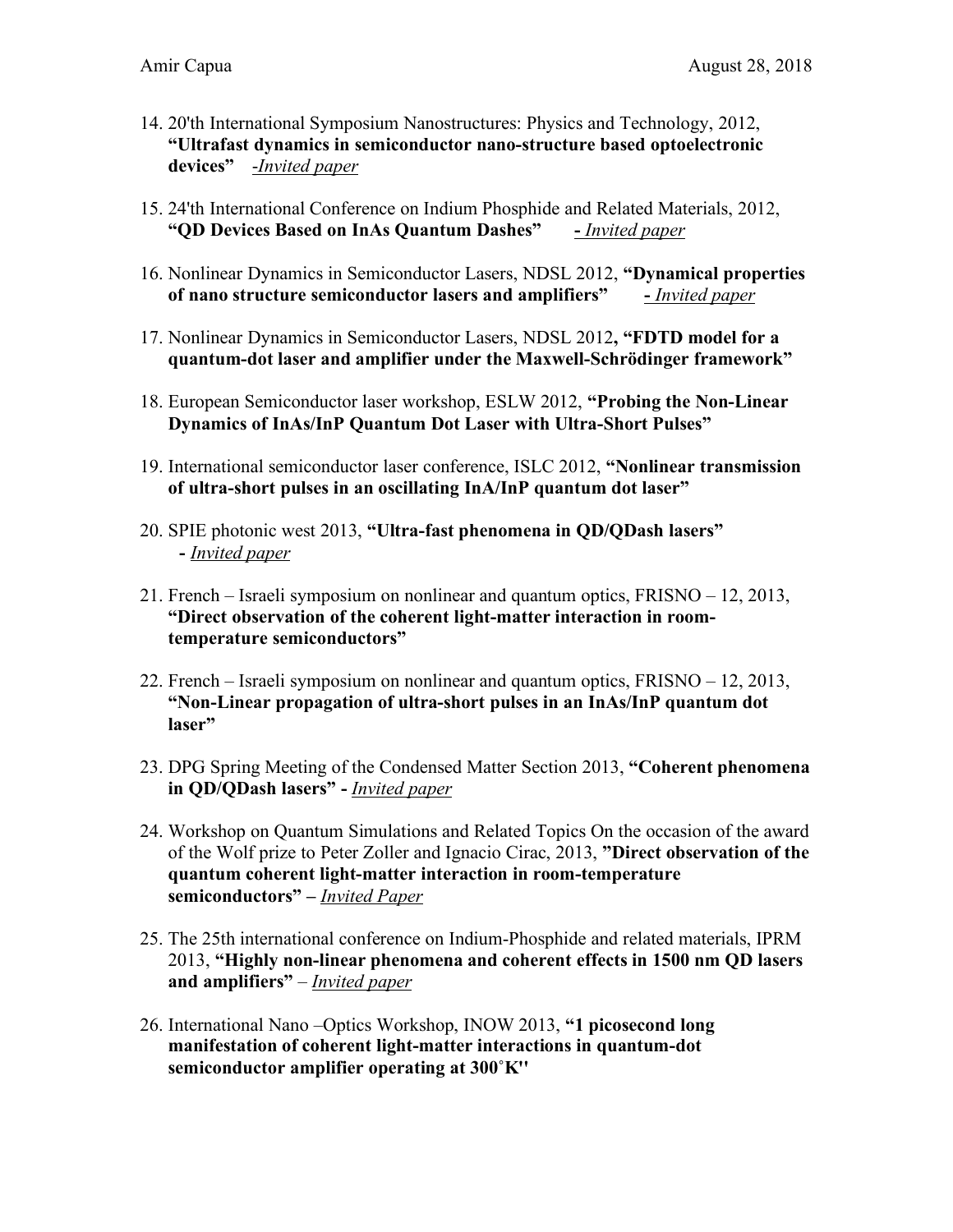- 27. International Nano –Optics Workshop, INOW 2013, **"Coherent effects in room temperature semiconductors"** - *Invited paper*
- 28. 4th International Workshop on Epitaxial Growth and Fundamental Properties of Semiconductor Nanostructures, SemiconNano 2013, **"Rabi oscillations in room temperature nano-structured semiconductor gain media"** – *Invited paper*
- 29. Fundamental Optical processes in Semiconductors, FOPS 2013, **"Coherent Effects in Active Semiconductors at 300K: Rabi Oscillations and Self-Induced Transparency in QDot Optical Amplifiers"**
- 30. Gordon Research Seminar, on Ultrafast Phenomenon in Cooperative Systems, GRS 2014, **"Phase reconstruction of the electronic wavefunction in a 300K nanostructured semiconductor optical amplifier"**
- 31. Gordon Research Conference, on Ultrafast Phenomenon in Cooperative Systems, GRC 2014, **"Coherent manipulation of electronic states in a room temperature semiconductor optical amplifier"**
- 32. 26'th International Conference on Indium Phosphide and Related Materials, IPRM 2014, **"Carrier Dynamics in Inhomogeneously Broadened InAs/InP Quantum-Dot Optical Amplifiers"**
- 33. SPIE Photonics Europe 2014,**"Quantum coherent interactions in semiconductor nano-structure optical gain media operating at room temperature"** *Invited paper*
- 34. The Conference on Lasers and Electro-Optics, CLEO 2015, **"Quantum Coherent Interactions in Room Temperature InAs/InP Quantum Dot Amplifiers"** - *Invited paper*
- 35. The 45th Winter Colloquium on the Physics of Quantum Electronics, PQE 2015, **"Coherent Interactions in Electrically Driven Quantum Dot Optical Amplifiers Operating at Room Temperature"** – *Invited paper*
- 36. The 20th international conference on Magnetism, ICM 2015, **"Time-resolved ferromagnetic resonance in ultrathin perpendicularly magnetized films: efficient nonlinear high order harmonics generation"**
- 37. The  $13<sup>th</sup>$  joint conference on magnetism and magnetic material Intermag 2016, **"Determining the intrinsic damping from time-resolved precession decay measurements in perpendicularly magnetized ultrathin films using an analytical approach"**
- 38. The  $13<sup>th</sup>$  joint conference on magnetism and magnetic material, Intermag 2016, **"Harnessing the shallow magnetization energy barrier for efficient nonlinear high harmonics generation in perpendicularly magnetized ultrathin CoFeB**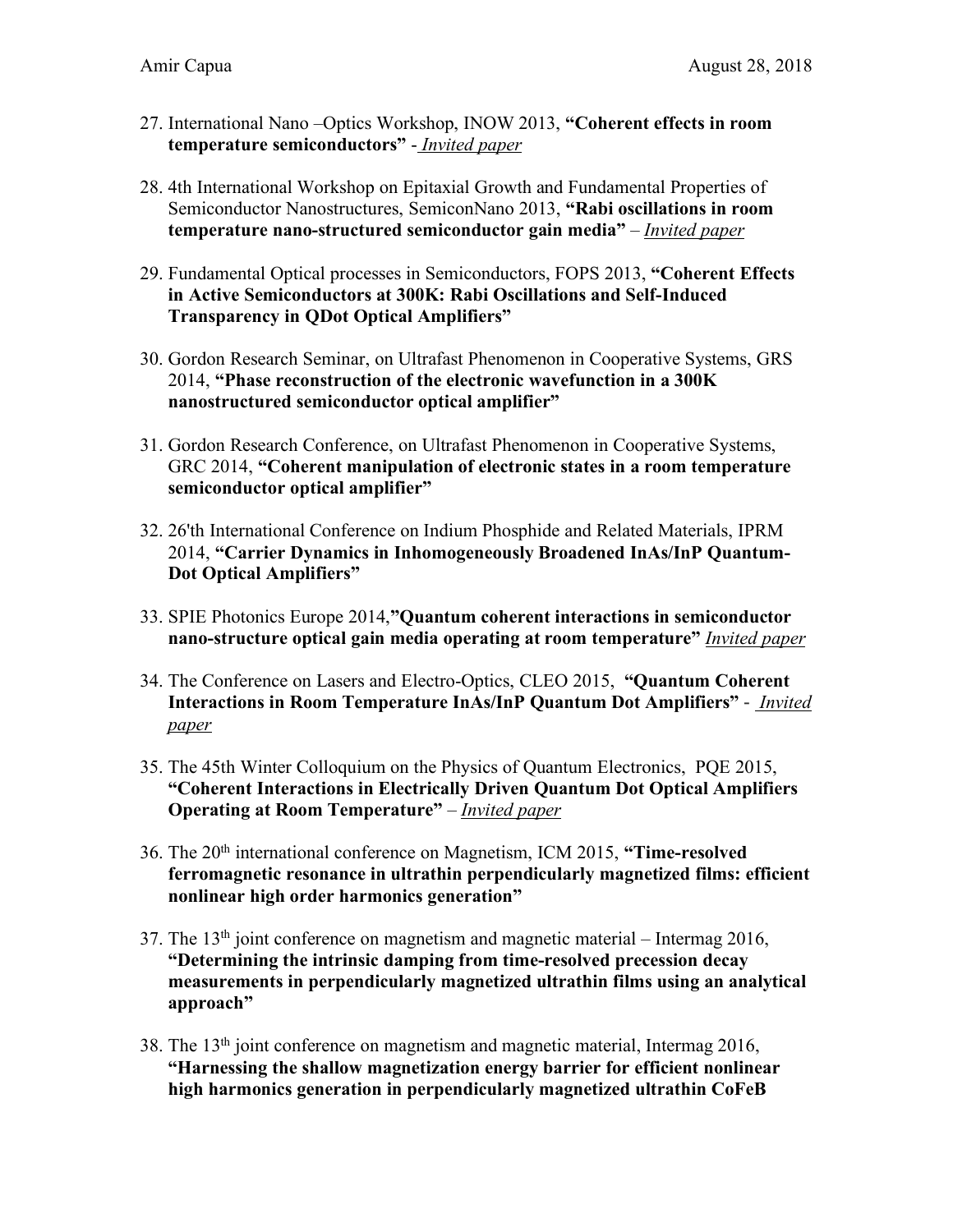## **films"**

- 39. The 13th joint conference on magnetism and magnetic material, Intermag 2016, **"Observation of Rabi nutations in a ferromagnet"**
- 40. American Physics Society March Meeting, APS March meeting 2016, **"Rabi nutations in a ferromagnetic film"**
- 41. The International Conference on Microwave Magnetics 2016, IEEE ICMM 2016, **"New approach for extraction of intrinsic Gilbert damping from time-resolved MOKE measurements"**
- 42. The International Conference on Microwave Magnetics 2016, IEEE ICMM 2016, **"Observation of Rabi nutations in ferromagnets"**
- 43. The International Conference on Microwave Magnetics 2016, IEEE ICMM 2016, **"Observation of unconstrained "free" spin dynamics in ferromagnetic Metals"**
- 44. American Physics Society March Meeting, APS March meeting 2017, **"Optical Ferromagnetic Resonance for Detection of the Spin Hall Angle by in Perpendicularly Magnetized Ultrathin thin Films"**
- 45. IEEE International Magnetics Conference INTERMAG Europe 2017, **"Phase-Resolved Detection of the Spin-orbit Torques by Optical Ferromagnetic Resonance in Ultrathin Perpendicularly Magnetized Films"**
- 46. SPICE-Workshop on Spin Dynamics in the Dirac Systems 2017, **"Time resolved detection of the spin Hall effect"**
- 47. Gordon Research Conference (GRC) on Spin Dynamics in Nanostructures 2017- Science and Applications of Spin Textures and Spin Currents, "**Phase resolved measurement of Spin-Orbit Torques"**
- 48. Magnonics 2017**, "Phase-Resolved Detection of Spin-orbit Torques by Optical FMR in Ultrathin Perpendicularly Magnetized Films"**
- 49. International Conference on Magnetism, ICM 2018 **"Magnetization Switching in Ferromagnetic Thin Film Induced by Adsorbed Chiral Molecules Realized without Current or External Magnetic Field"**
- 50. International nanotechnology conference in Israel NANOIL 2018 **"Sensing spin polarized currents in atomically thin material systems – Improving the sensitivity of the optical ferromagnetic resonance method"**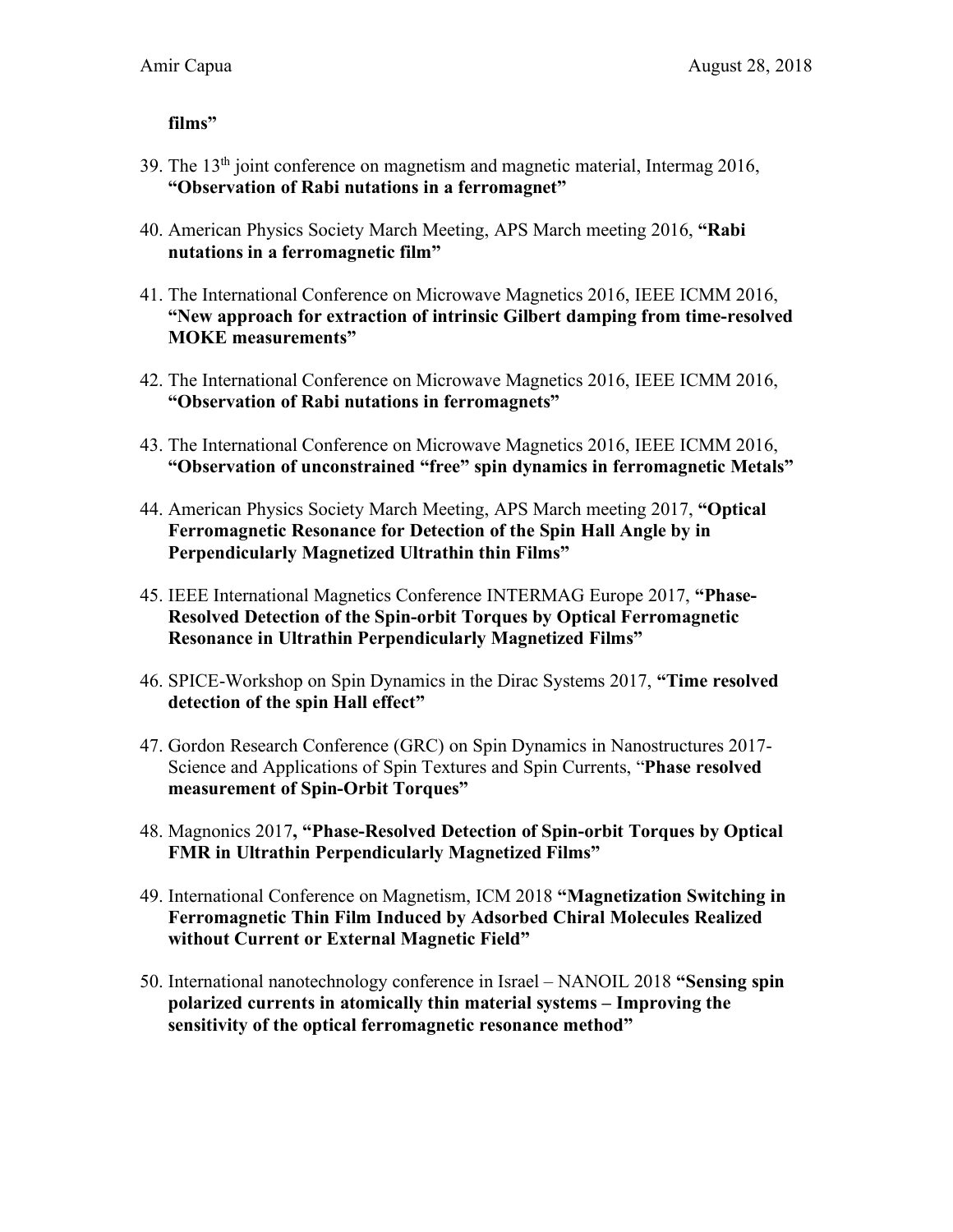## **Journal Papers:**

- 1. A. Capua , L. Rozenfeld, V. Mikhelashvili, G. Eisenstein, M. Kuntz, M. Laemmlin, D. Bimberg, **"Direct correlation between a highly damped modulation response and ultra low relative intensity noise in an InAs/GaAs quantum dot laser"***,*  Optics Express, Vol. 15, Issue 9, pp. 5388-5393 (2007).
- 2. A. Capua , L. Rozenfeld, V. Mikhelashvili, G. Eisenstein, M. Kuntz, M. Laemmlin, and D. Bimberg, **"Low noise quantum dot lasers"** picked up by Nature Photonics, Vol. 1, pp. 383 - 383 (2007).
- 3. A. Capua, V. Mikhelashvili G. Eisenstein , J.P. Reithmaier, A. Somers, A. Forchel M. Calligaro, O. Parillaud, M. Krakowski, **"Direct observation of the coherent spectral hole in the noise spectrum of a saturated InAs/InP quantum dash amplifier operating near 1550 nm"***,* Optics Express, Vol. 16, Issue 3, pp. 2141- 2146 (2008).
- 4. C. Meuer, J.Kim, M. Laemmlin, S.Liebich, D. Bimberg A. Capua, G. Eisenstein, **"Static Gain Saturation in Quantum Dot Semiconductor Optical Amplifiers"**, Optics Express, Vol. 16, Issue 11, pp. 8269-8279, (2008).
- 5. C. Meuer, J. Kim, M. Laemmlin, S. Liebich, D. Bimberg, A. Capua, G. Eisenstein, R. Bonk, T. Vallaitis, J. Leuthold, A. R. Kovsh, I. L. Krestnikov, **"40 GHz small-signal cross-gain modulation in 1.3 µm quantum dot semiconductor optical amplifiers"** Applied physics letters, Vol. 93, Issue 5, 051110, (2008).
- 6. A. Capua, S. O'Duill, V. Mikhelashvili, G. Eisenstein, J.P. Reithmaier, A. Somers, A. Forchel, **"Cross talk free multi channel processing of 10 Gbit/s data via four wave mixing in a 1550 nm InAs/InP quantum dash amplifier"**, Optics Express, Vol. 16, Issue 23, pp. 19072-19077, (2008).
- 7. A. Capua, G. Eisenstein, J. P. Reithmaier, **"A nearly instantaneous gain response in quantum dash based optical amplifiers"** Applied physics letters, Vol. 97, Issue 13, 131108 (2010).

Recognized and republished at the Virtual Journal of Ultrafast Science, Vol. 9, Issue 11 (2010).

8. A. Capua, G. Eisenstein, J. P. Reithmaier, **"Ultrafast cross saturation dynamics in inhomogeneously broadened InAs/InP quantum dash optical amplifiers"** Applied physics letters, Vol. 98, Issue 10, 101108 (2011).

Recognized and republished at the Virtual Journal of Nanoscale Science & Technology, vol. 23 Issue 11 (2011).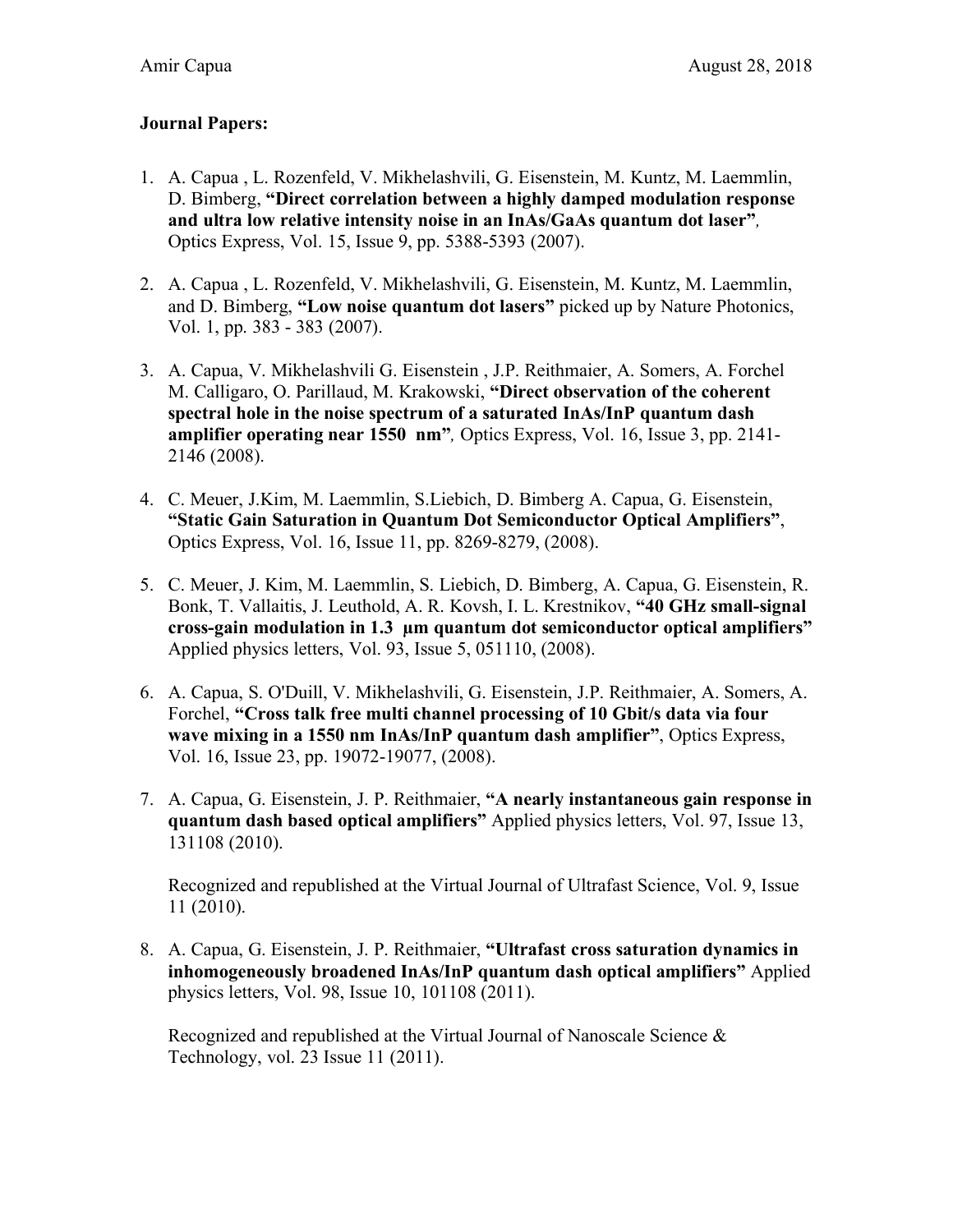- 9. A. Capua, A. Saal, O. Karni, G. Eisenstein, J. P. Reithmaier and Kresten Yvind, **"Complex characterization of short-pulse propagation through InAs/InP quantum-dash optical amplifiers: from the quasi-linear to the two-photondominated regime"**, Optics Express, Vol. 20, Issue 1, pp. 347-353 (2012).
- 10. A. Capua, O. Karni, G. Eisenstein, K. Yvind, J. P. Reithmaier, **"Extreme nonlinearities in nanowire InP semiconductor gain media: the two-photon induced laser"**, Optics Express, Vol. 20, Issue 6, pp. 5987-5992 (2012).
- 11. A. Capua, O. Karni, G. Eisenstein, **"A Finite Difference Time Domain Model for Quantum Dot Lasers and Amplifiers in the Maxwell-Schrödinger Framework"**, IEEE Journal of Selected Topics in Quantum Electronics, **19**, 1900410 (2013).
- 12. O. Karni, A. Capua, G. Eisenstein, D. Franke, J. Kreissl, H. Kuenzel, D. Arsenijević, H. Schmeckebier, M. Stubenrauch, M. Kleinert, D. Bimberg, C. Gilfert, J. P Reithmaier. **"Nonlinear pulse propagation in a quantum dot laser"**, Optics Express. Vol. **21,** Issue 5, pp. 5715–5736 (2013).
- 13. A. Marynski, G. Sek, A. Musiał, J. Andrzejewski, J. Misiewicz, C. Gilfert, J. P. Reithmaier, A. Capua, O. Karni, D. Gready, G. Eisenstein, G. Atiya, W. D. Kaplan, S. Kolling, **"Electronic structure, morphology and emission polarization of enhanced symmetry InAs quantum-dot-like structures grown on InP substrates by molecular beam epitaxy"**, Journal of Applied Physics **114,** 094306 (2013).
- 14. O. Karni, A. Capua, G. Eisenstein, V. Sichkovskyi, V. Ivanov, J. P. Reithmaier, **" Rabi oscillations and self-induced transparency in InAs/InP quantum dot semiconductor optical amplifier operating at room temperature"**, Optics Express, Vol. 21, Issue 22, pp. 26786-26796 (2013).
- 15. O. Karni, K. J. Kuchar, A. Capua, V. Mikhelashvili, G. Sęk, J. Misiewicz, V. Ivanov, J. P. Reithmaier, G. Eisenstein, **Carrier dynamics in inhomogeneously broadened InAs/AlGaInAs/InP quantum-dot semiconductor optical amplifiers**, Appl. Phys. Lett., **104,** 121104, (2014).
- 16. A. Capua, O. Karni, G. Eisenstein, J. P. Reithmaier, **"Rabi oscillations in a roomtemperature quantum dash semiconductor optical amplifier"** Phys. Rev. B **90,** 045305 (2014). – *Editors' suggestion* (Preprint http://arxiv.org/abs/1210.6803 , 2012)
- 17. A. Capua, O. Karni, G. Eisenstein, V. Sichkovskyi, V. Ivanov, J. P. Reithmaier, **"Coherent control in a semiconductor optical amplifier operating at room temperature"**, Nature Comm. **5,** 5025, (2014).
- 18. G. Eisenstein, O. Karni, A. K. Mishra, A. Capua, D. Gready, V. V. Sichkovskyi, V. Ivanov, J. P. Reithmaier, **"Time-scale-dependent nonlinear dynamics in InAs/InP quantum dot gain media: from high-speed modulation to coherent**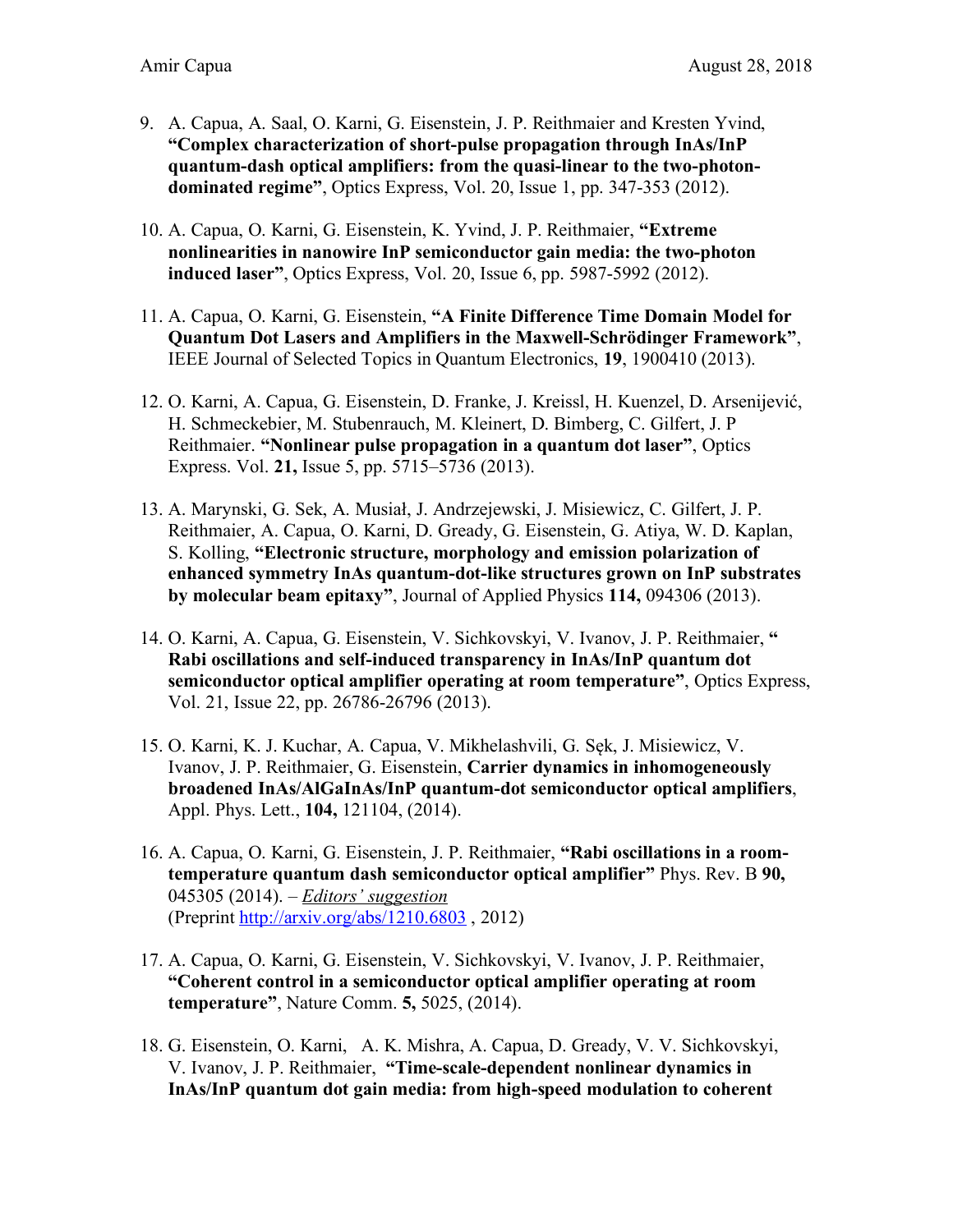**light–matter interactions"** , IEEE Photon. J. **7,** 0700407 (2015) – *Invited Review*

- 19. A.Capua, S. H. Yang, T. Phung, S. S. P. Parkin, **"Determination of intrinsic damping of perpendicularly magnetized ultrathin films from time-resolved precessional magnetization measurements"**, Phys. Rev. B. **92,** 224402 (2015).
- 20. A. Capua, C. Rettner, S. S. P. Parkin**, "Parametric Harmonic Generation as a Probe of Unconstrained Spin Magnetization Precession in the Shallow Barrier Limit",** Phys. Rev. Lett. **116,** 047204 (2016).
- 21. O. Ben Dor, S. Yochelis, A. Radko, K. Vankayala, E. Capua, A. Capua, S.H. Yang, L. T. Baczewski, S. Parkin, R. Naaman, Y. Paltiel, **"Induced Magnetization Switching by Local Adsorption of Chiral Molecules on Ferromagnets"**, Nature Comm. **8,** 14567 (2017)*.*
- 22. A. Capua, T. Wang, S.-H. Yang, C. Rettner, T. Phung, S. S. P. Parkin **"Phase-Resolved Detection of the Spin Hall Angle by Optical Ferromagnetic Resonance in Perpendicularly Magnetized Thin Films",** Phys. Rev. B, **95,** 064401 (2017).
- 23. A. Capua, C. Rettner, S. H. Yang, T. Phung, S. S. P. Parkin, **"Ensemble-averaged Rabi oscillations in a ferromagnetic CoFeB film"**, Nature Comm. **8,** 16004 (2017).
- 24. K. Banerjee-Ghosh, O. Ben Dor, F. Tassinari, E. Capua, S. Yochelis, A. Capua, S.-H. Yang, S. S. P. Parkin, S. Sarkar, L. Kronik, L. T. Baczewski, R. Naaman, and Y. Paltiel **"Separation of enantiomers by their enantiospecific interaction with achiral magnetic substrates"**, Science **360,** 1331 (2018).
- 25. V. Mikhelashvili, G. Atiya, Y. Kauffmann, Y. Shneider, G. Ankonina, G. Zeevi, Y.Yaish, A.Capua, G.Eisenstein, **"Non-volatile memory and negative photoconductivity in a metal-insulator-semiconductor diode with embedded Co nanoparticles"** Journal of App. Physics. **123,** 224506 (2018).

## **Manuscripts in preparation**

- 1. A. Capua, J. Jeong, Y. Ferrante, and S. S. P. Parkin, **"Magnetization dynamics in CoMn based antiparallel Heusler alloys"**.
- 2. A. Capua, and S. S. P. Parkin, **"Derivation of the general ferromagnetic resonance from the Lagrangian formalism".**

#### **Patents**